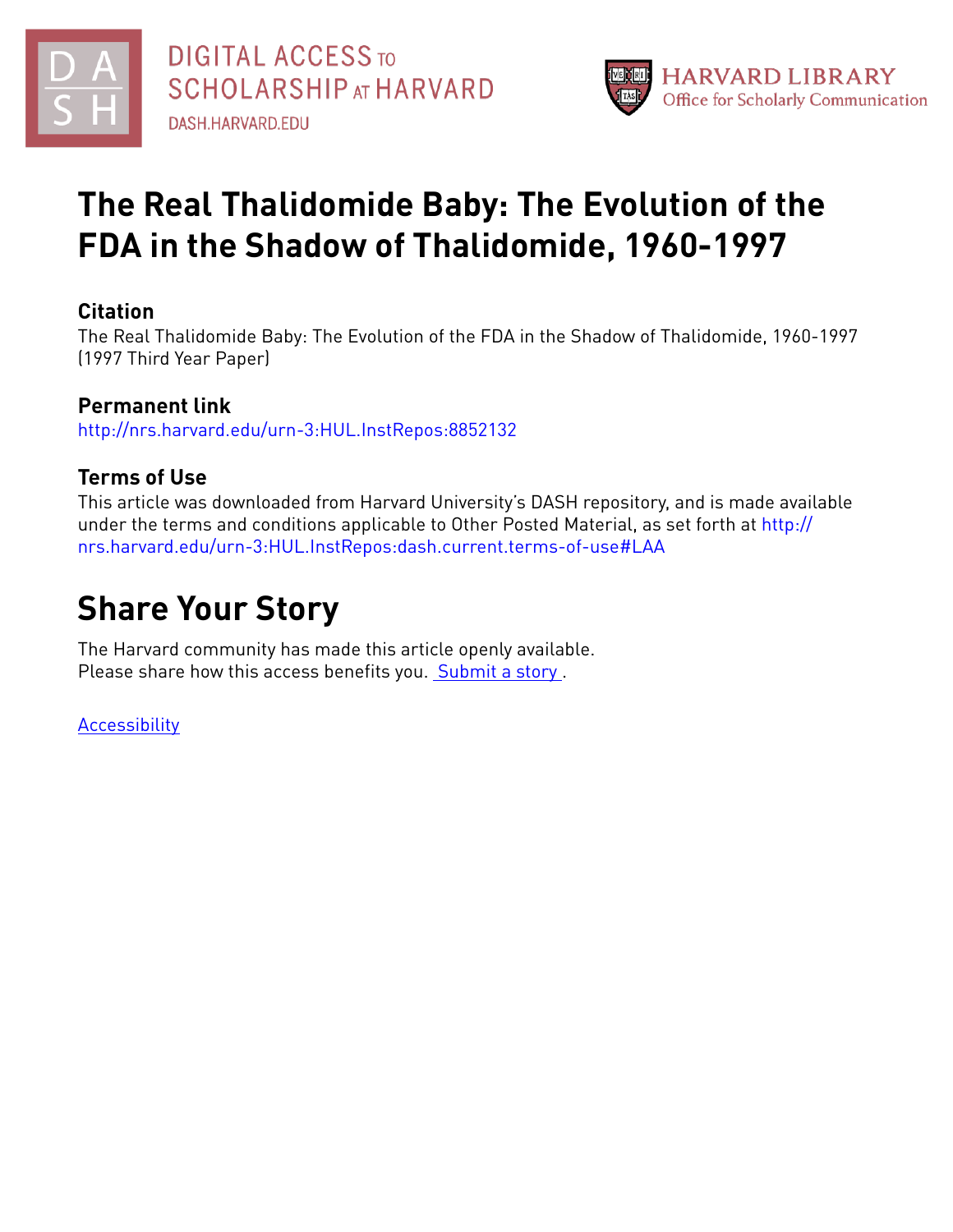# The Real Thalidomide Baby:

### The Evolution Of The FDA In The Shadow of Thalidomide, 1960 - 1997

Scott P. Glauberman

Food and Drug Law, Winter 1997

Professor Peter Barton Hutt

#### Introduction

It is no exaggeration to state that the story of thalidomide is the story of the modern FDA. Thalidomide became history's most infamous drug in the late 1950s and early 1960s when it caused serious birth defects in thousands of newborns. Congress, reacting to the tragedy, quickly passed amendments to the Food, Drug, and Cosmetic Act which dramatically toughened the FDA's approach to new drugs. But the pendulum has recently begun to swing the other way: aggravation with the FDA's time-consuming and expensive approval process for drugs like thalidomide has led to expedited approval procedures and calls for reform.

This paper is intended to document the over thirty-year relationship between the FDA and thalidomide and to describe in some detail the new uses for that drug. The paper's secondary goal is to demonstrate the power and versatility of food and drug law online research; every source cited herein, with the exception of the course materials, is available to anyone with access to Westlaw and the World Wide Web.<sup>1</sup>

<sup>&</sup>lt;sup>1</sup>In order to illustrate this dimension of the paper, I will provide online "addresses" as part of the citation form even where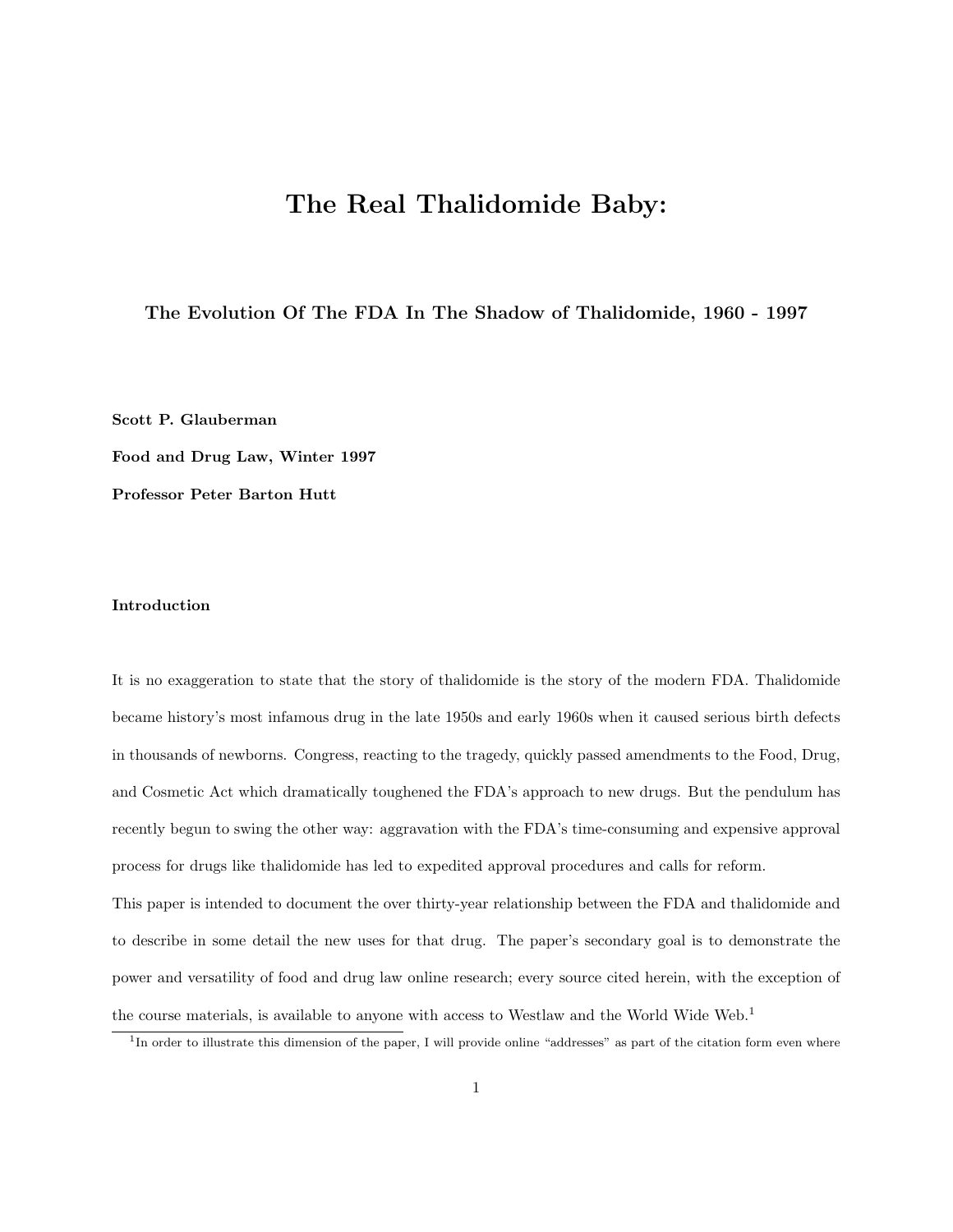#### The Original Uses Of Thalidomide

Thalidomide, one of the most notorious drugs in the world, was first developed and sold in Europe in the 1950s as a tranquilizer.<sup>2</sup> A West German company<sup>3</sup> brought it to market, and it was eventually sold by fourteen companies in forty-six countries. Doctors in those countries prescribed it to pregnant women as a relief for morning sickness, not knowing of the drug's horrible effect on their offspring.<sup>4</sup> By 1961 or 1962, thalidomide's teratogenic<sup>5</sup> effect on gestating children was widely recognized:<sup>6</sup> mothers taking the drug gave birth to children with severe deformities,<sup>7</sup> including blindness, deafness, missing limbs, and flipper-like appendages.<sup>8</sup> The exact number of victims is unknown; one newspaper reported the total as 8,000 in 1985,<sup>9</sup> 12,000 in 1991,<sup>10</sup> and 8,000 again in 1993.<sup>11</sup> The exact number is not important, though; the horror and outrage sparked by this disaster is.

Thalidomide was never approved by the FDA for use in the United States, and therein lies one of the FDA's

the Bluebook does not require them.<br> $2Brett$  Lowell, Growing Inter

Growing Interest in Thalidomide, GMHC Treatment Issues (visited Jan. 6, 1997) <http://www.gmhc.org/aidslib/ti/ti95b.html>.

<sup>3</sup>The company, Chemie Grunenthal G.M.B.H., held the original U.S. thalidomide patent, Patent No. 2,830,991. Application of Hartop, 311 F.2d 249, 265 n.5 (C.C.P.A. 1962) (dissenting opinion).

<sup>&</sup>lt;sup>4</sup>Thalidomide, Scourge of 1950s, May Block AIDS Virus Growth, Chicago Tribune, Jul. 1, 1993, at 6 [hereinafter Scourge], available in WL chitrib database.

<sup>&</sup>lt;sup>5</sup> "Teratogenic" translates roughly as "deformative," or, in the words of a less sensitive era, "monster-producing," S. Rep. No. 1744 (1962), reprinted in 1962 U.S.C.C.A.N. 2884, available in 1962 WL 4821 (views of Senators Estes Kefauver, John A. Carroll, Thomas J. Dodd, Philip A. Hart, and Edward V. Long) [hereinafter Senate Report].

<sup>6</sup>Hartop, 311 F.2d at 265 n.5 (dissenting opinion) ("It appears to be a matter of general knowledge [in 1962] that thalidomide, although effective as a sedative in human beings, resulted in deformed offspring born to women who had taken it during pregnancy.").

 $\tilde{7}$ The vast majority of these children were born in Britain, Germany, and Japan. See Scourge, supra note 4, at 6.

<sup>&</sup>lt;sup>8</sup>Thalidomide Victim Learns To Cope With Handicaps, Chicago Tribune, Aug. 27,  $\overline{1985}$ , at  $\overline{10}$ , available in WL chitrib database.

 $^{9}$ Id.

<sup>&</sup>lt;sup>10</sup>Firms Seek To Use Banned Thalidomide, Chicago Tribune, Apr. 11, 1991, at 12 [hereinafter Banned], available in WL chitrib database.

<sup>&</sup>lt;sup>11</sup>See Scourge, supra note 4, at 6.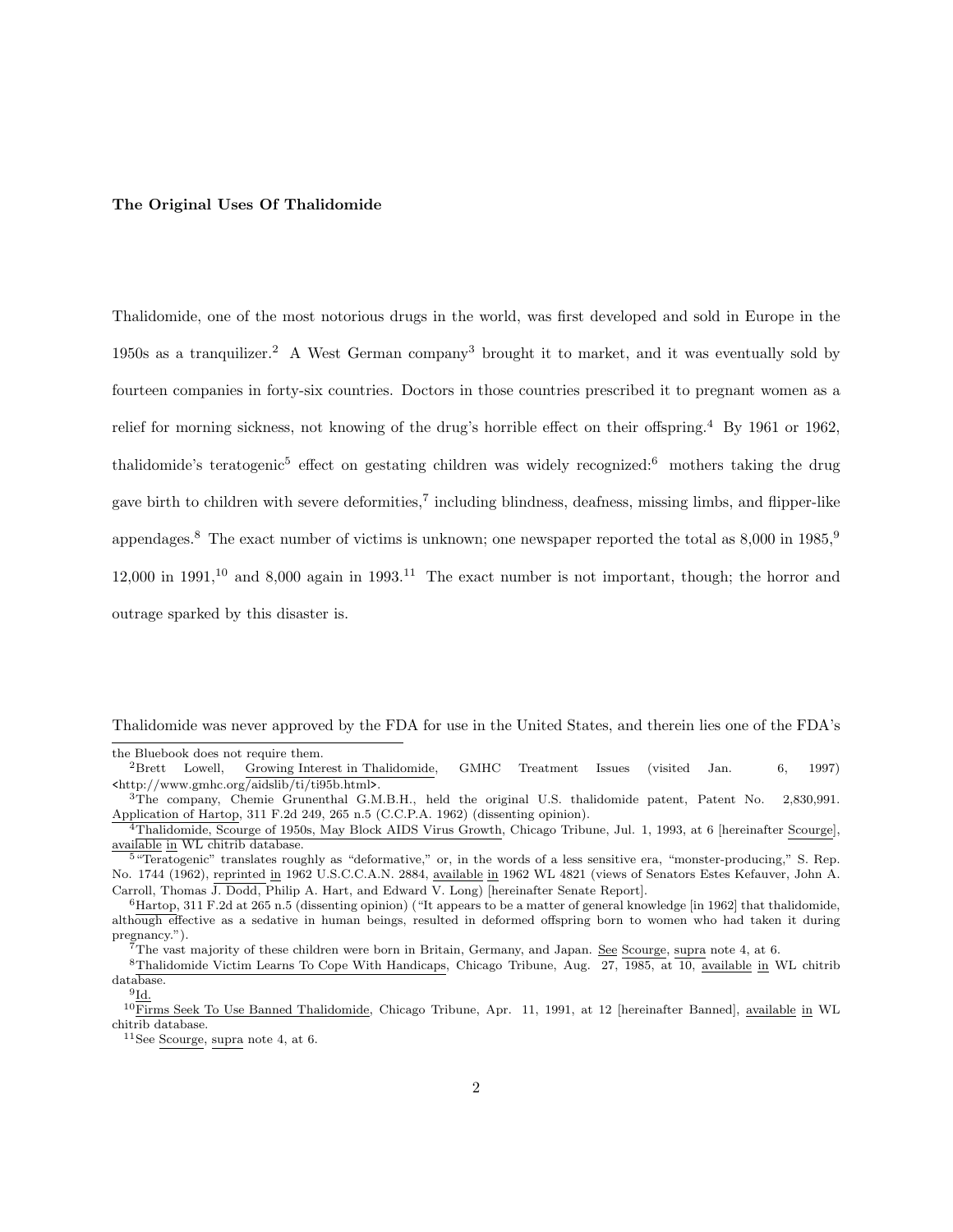greatest success stories. In November of 1960, Dr. Francis Kelsey, the FDA official charged with overseeing thalidomide's New Drug Application (NDA), was concerned that thalidomide might cause neuropathy, a nerve disease, in some users.<sup>12</sup> She decided that the thalidomide NDA was incomplete and refused to approve it.<sup>13</sup> This kept thalidomide tied up just long enough, since in 1961 the drug's effect on newborn children became known.<sup>14</sup> In 1962, President Kennedy presented Dr. Kelsey with a gold medal — the Distinguished Federal Civil Service Award — for her efforts.<sup>15</sup>

This resounding success established the FDA's fundamental orientation on issues involving new drugs: better extremely safe than sorry. Preventing "another thalidomide" became the FDA's number one priority; as the current FDA Commissioner, Dr. David Kessler, put it, "Back in the 1960s and 1970s, post-thalidomide, the agency's mission was to keep unsafe products off the market."<sup>16</sup> Perhaps due to the visibility of inappropriate drug approvals, as opposed to the traditional *invisibility* of inappropriate failures to approve new drugs,<sup>17</sup> some of the "protect the public at all costs" attitude has carried though to the present day, with defenders of the status quo "constantly" reminding potential reformers of the thalidomide tragedy.<sup>18</sup>

<sup>12</sup>See Senate Report, supra note 5.

 $\frac{^{13}\mathrm{Id.}}{^{14}\mathrm{Id.}}$ There is, however, a dispute as to whether Dr. Kelsey suspected thalidomide's teratogenic effects. See Steven B. Harris, The Right Lesson To Learn From Thalidomide (1992) (visited Jan. 6, 1997)  $\frac{2}{15}$  <br> (http://w3.aces.uiuc.edu/DLM/Liberty/Tales/Thalidomide.Html>. $^{15}$ <br> <br>Peter  $\,$  van  $\,$  der  $\,$  Linden,  $\,$  The Medal From The President

The Medal From The President (Nov. 11, 1994) (visited Jan. 7, 1997) <http://www.best.com/∼debunk/medical/dr kelsey thalidomide.html> (citing The Insight Team, The Sunday Times of London, The Story of Thalidomide (1979)). Dr. Kelsey still works at the FDA, where she is currently the Director of the Division of Scientific Investigations. Disease Associations: Thalidomide To Be Used For AIDS Related Disorders Treatment, AIDS Weekly Plus, Nov. 25, 1996 [hereinafter Associations], available in 1996 WL 11522693.

<sup>&</sup>lt;sup>16</sup>AIDS Activism Improves Medicine, The Washington Post, Oct.  $16$ , 1992, at 3 [hereinafter Activism], available in <http://the-tech.mit.edu/V112/N49/aids.49w.html>.

<sup>17</sup>See Mary J. Ruwart, Death By Regulation (visited Jan. 7, 1997) <http://www.creative.net/∼star/fda.htm> ("Former FDA Commissioner Alexander Schmidt noted that '... rarely, if ever, has Congress held a hearing to look into the failure of FDA to approve a new entity; but it has held hundreds of hearings alleging that the FDA has done something wrong by approving a drug...."'); see also Harris, supra note 14 ("Even if the local doctor understands the FDA's role in preventing the patient from being properly treated, 'Stenosis of the Government' is not a medical diagnosis, and cannot be written on a death certificate.").

<sup>18</sup>142 Cong. Rec. S9550-02 (1996) (citing Barbara Mikulski and Nancy Kassebaum, The FDA Can Work Better, The Washington Post, Jul. 26, 1996 [hereinafter Work Better]), available in 1996 WL 438360.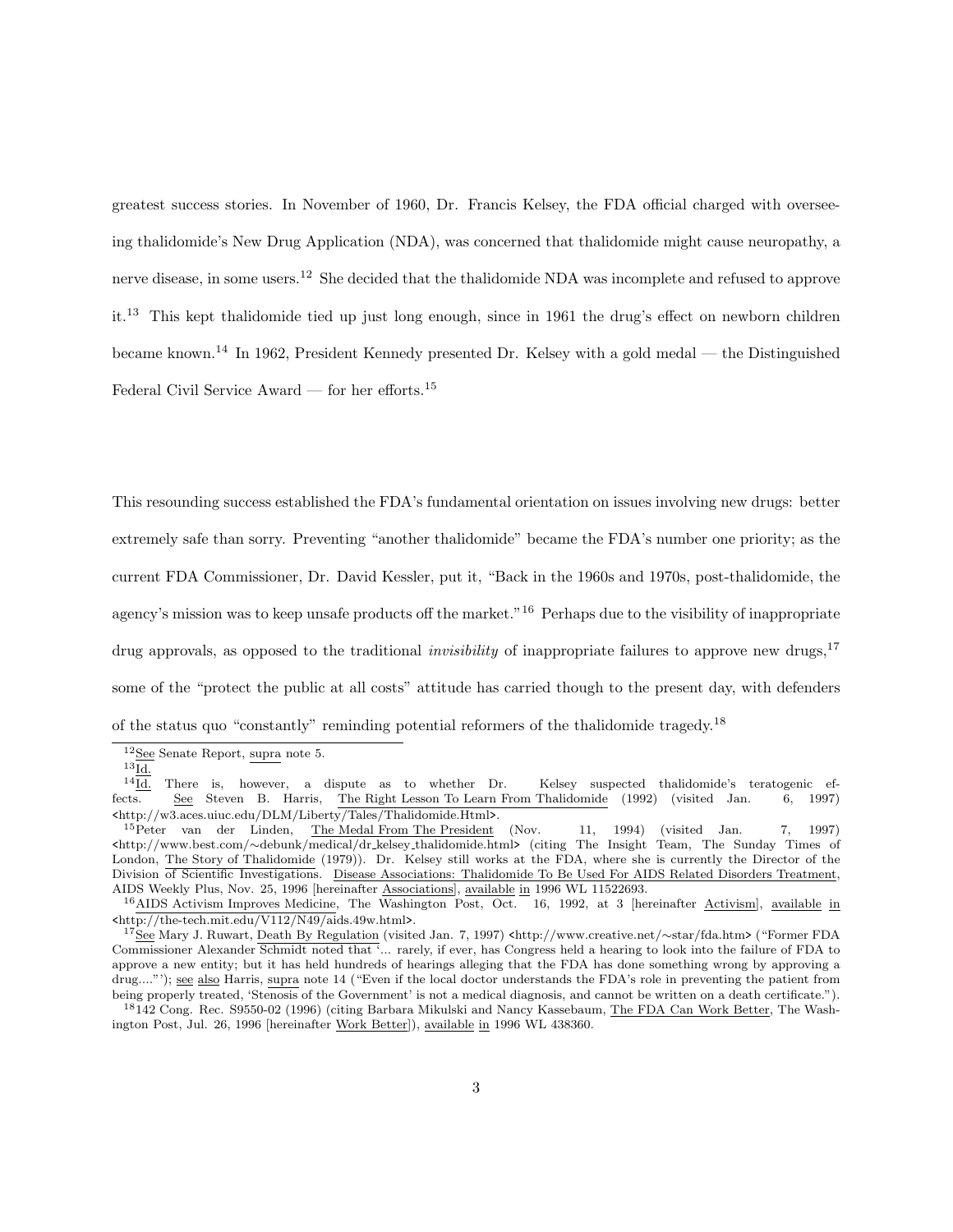Public outrage provided strong support for the FDA's new approach from the beginning. Books were written on the topic,<sup>19</sup> and the word "thalidomide" entered our lexicon as a harsh pejorative.<sup>20</sup> The drug even made a pop culture appearance in Billy Joel's 1989 hit "We Didn't Start the Fire."<sup>21</sup> Recent studies of new uses for thalidomide have suffered accordingly, due largely to "disbelief on the part of many people — including physicians — that in light of its catastrophic history, thalidomide would ever be offered to anyone for any purpose."<sup>22</sup>

#### Thalidomide And The 1962 Amendments

The change in the FDA's attitude towards new drugs was not the only result of the thalidomide tragedy. Just as the elixir sulfanilamide poisonings of the 1930s prompted Congress to pass the Food, Drug, and Cosmetic Act [hereinafter the Act] in  $1938$ ,<sup>23</sup> the horrors of the thalidomide babies pushed Congress to enact the so-called "Kefauver Amendments"<sup>24</sup> to the Act in 1962.<sup>25</sup>

Senator Kefauver's motives were noble: he intended the 1962 Amendments to "strengthen and broaden existing laws in the drug field so as to bring about better, safer medicine and to establish a more effective system of enforcement of the drug laws."<sup>26</sup> His bill was a complex piece of legislation, but its most important

 $^{19}\underline{\rm See}$  Linden, supra note 15.

 $20$  See, e.g., Tim Richard, Thalidomide Comes To The School House (visited Jan. 7, 1997) <http://oeonline.com/∼emoryd/timr/tim9.html> ("You would think that our lawmakers would hesitate before exposing students' minds to potential educational thalidomide.").

<sup>21</sup>Billy Joel, We Didn't Start The Fire (Columbia 1989) ("[1958:] Lebanon, Charles de Gaulle, California baseball / Starkweather homicide, Children of thalidomide..."), available in <http://www.imsa.edu/∼kubiak/lyrics/Start.Fire.html>.

 $22$ William Strain, Thalidomide May Be Useful Against HIV, AIDS Project (Apr., 1996) (visited Jan. 7, 1997) <http://www.apla.org/apla/9604/twatch.html>.

 $^{23}$ Food, Drug, and Cosmetic Act, ch. 675, 52 Stat. 1040 (1938) (codified as amended at 21 U.S.C. §§ 301 - 395 (1994)). <sup>24</sup>The 1962 Drug Amendments, 76 Stat. 780 (1962).

 $^{25}$ The Evolution of U.S. Drug Law, FDA (visited Jan. 6, 1997) <http://fda.gov//fdac/special/newdrug/benlaw.html> [hereinafter Evolution].

<sup>26</sup>See Senate Report, supra note 5.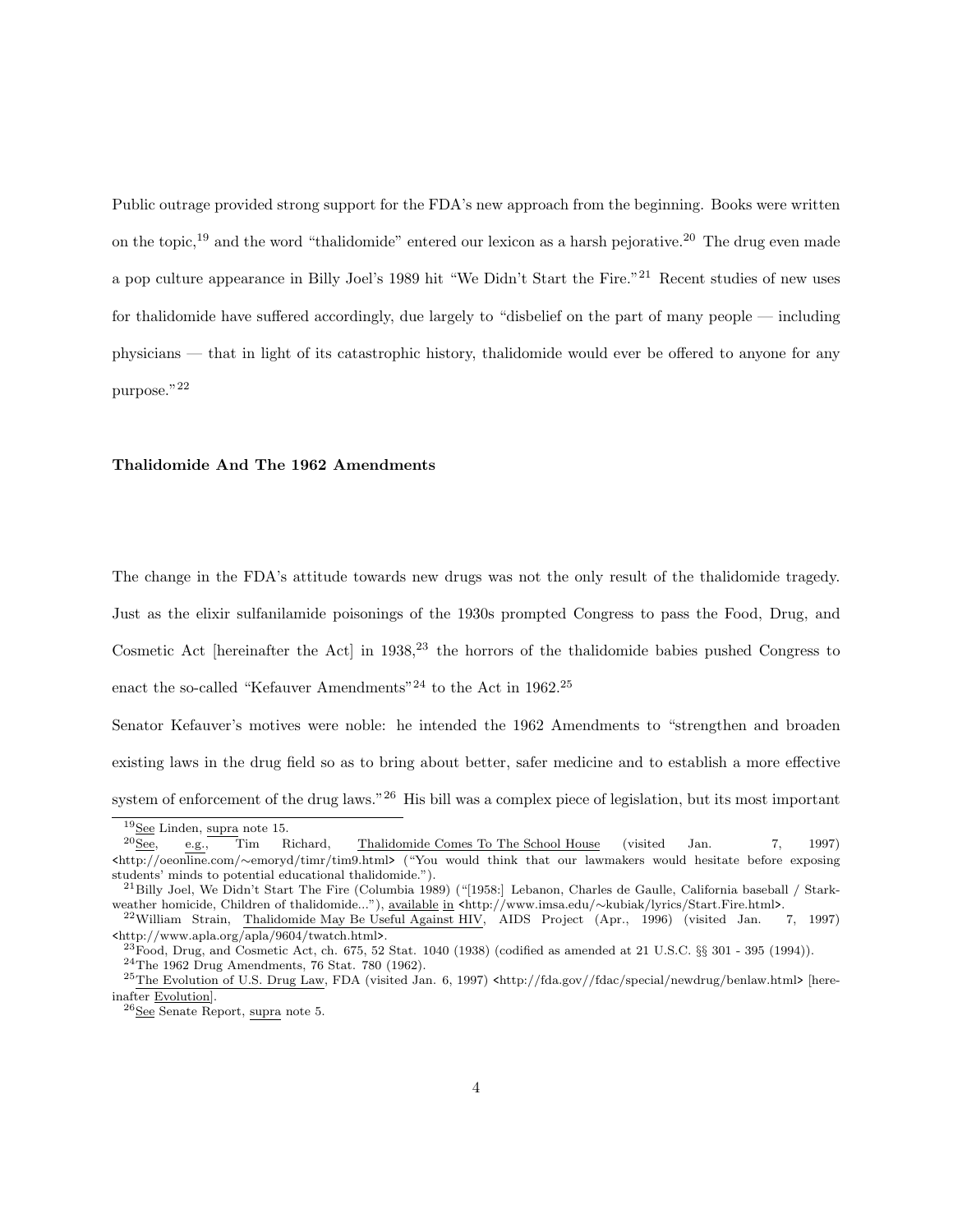provision — the one which would do the most to bring about "better, safer medicine" — was section nine, which authorized the FDA to deny an NDA if there was not "substantial evidence" the drug would have its claimed effect.<sup>27</sup> The original Food, Drug, and Cosmetic Act had only required that new drugs be safe.<sup>28</sup> but Senator Kefauver argued that "the marketing of a safe but ineffective drug may well be positively injurious to the public health" since "[w]hen an ineffective drug is prescribed, it is usually in the place of an older but effective drug."<sup>29</sup>

As several commentators have noted, there is some irony in the fact that the thalidomide tragedy prompted Congress to require a showing of efficacy and not just safety before FDA could approve a new drug. Thalidomide itself was an effective drug; that is, its tranquilizing qualities were never questioned, and it was even favored over other sedatives since it didn't produce the usual "hangover effects."<sup>30</sup> The problem with thalidomide, of course, was it was unsafe for use by pregnant women, an issue which the original FD&C Act, in theory, adequately addressed.<sup>31</sup> In fact, the introduction of the Kefauver Amendments in Congress predated public knowledge of thalidomide's dangerousness.<sup>32</sup>

One provision of the 1962 Amendments did directly address part of the existing law which could have — but turned out not to have — been a problem in the FDA's consideration of thalidomide. The statute previously dictated that an NDA would automatically be approved in sixty days unless it was specifically disapproved

 $^{27}$ <u>Id.; see also</u> 21 U.S.C. § 505(d) (explaining "Grounds for refusing application").

<sup>&</sup>lt;sup>28</sup>See Senate Report, supra note 5.

<sup>29</sup>See Senate Report, supra note 5.

 $^{30}\mathrm{Id}.$ 

 $31\overline{\text{Br}}$ uce N. Kuhlik, The Origins Of The Generic Drug Scandal And Proposed Amendments To The Food, Drug, and Cosmetic Act, 45 Food, Drug, and Cosm. L.J. 385, 389 (1990), available in WL jlr database.

<sup>32</sup>See Harris, supra note 14.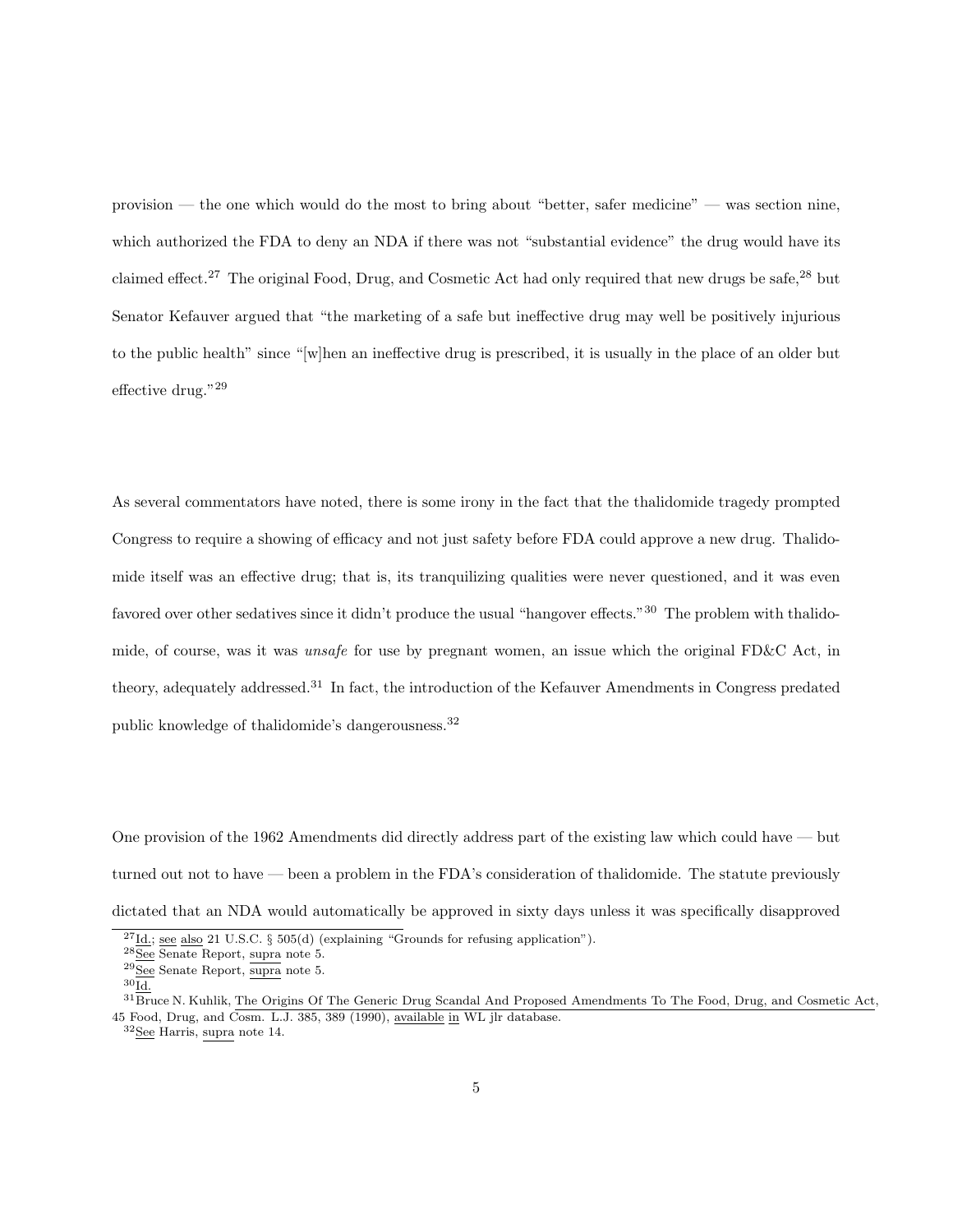or unless its effective date were postponed up to a maximum of 180 days.<sup>33</sup> Congress, citing the need "to give the physicians of the FDA adequate time to appraise the safety and effectiveness of drugs,"<sup>34</sup> in section 6 of the bill extended the first deadline to ninety days and abolished the second.<sup>35</sup> Current law provides that the Secretary of Health and Human Services has 180 days from the filing of an NDA application to approve the application, convince the applicant to voluntarily delay it, or give the applicant an opportunity for a hearing within the next four months, after which the Secretary's decision is due within three months.<sup>36</sup> In practice, this provision gave the FDA tremendous leverage over drug manufacturers. A company which refused to cooperate and voluntarily delay its NDA might find that NDA denied, perhaps on the grounds that the company developed insufficient information to justify approval, or its other drugs delayed in the approval process. In the drug approval process, time really is money, and a small company whose "burn rate" is hovering around one-half million dollars per month cannot afford to make an enemy of its regulator.

### Dissatisfaction With The FDA: The New Procedures

Despite the public support behind the 1962 Amendments, criticism soon began to tear at the edifice of the Food, Drug, and Cosmetic Act. The critics attacked on three fronts. First, as best articulated by Professor Peltzman, the 1962 Amendments resulted in the so-called "drug lag."<sup>37</sup> Professor Peltzman argued that the Amendments, as of 1973, effectively prevented the development of twenty-five new chemical compounds per

 $36\overline{21}$  U.S.C. § 355(c)(1) (1994).

 $33\text{See}$  Senate Report, supra note 5.

 $^{34}\underline{\mbox{Id.}}$ 

 $^{35}$ Id.

<sup>37</sup>Peter Barton Hutt and Richard A. Merrill, Food and Drug Law 580-582 (1991) (quoting Hearings Before the Subcomm. on Monopoly of the Senate Small Business Comm., 93d Cong., 1<sup>st</sup> Sess. (1973) (testimony of Sam Peltzman)).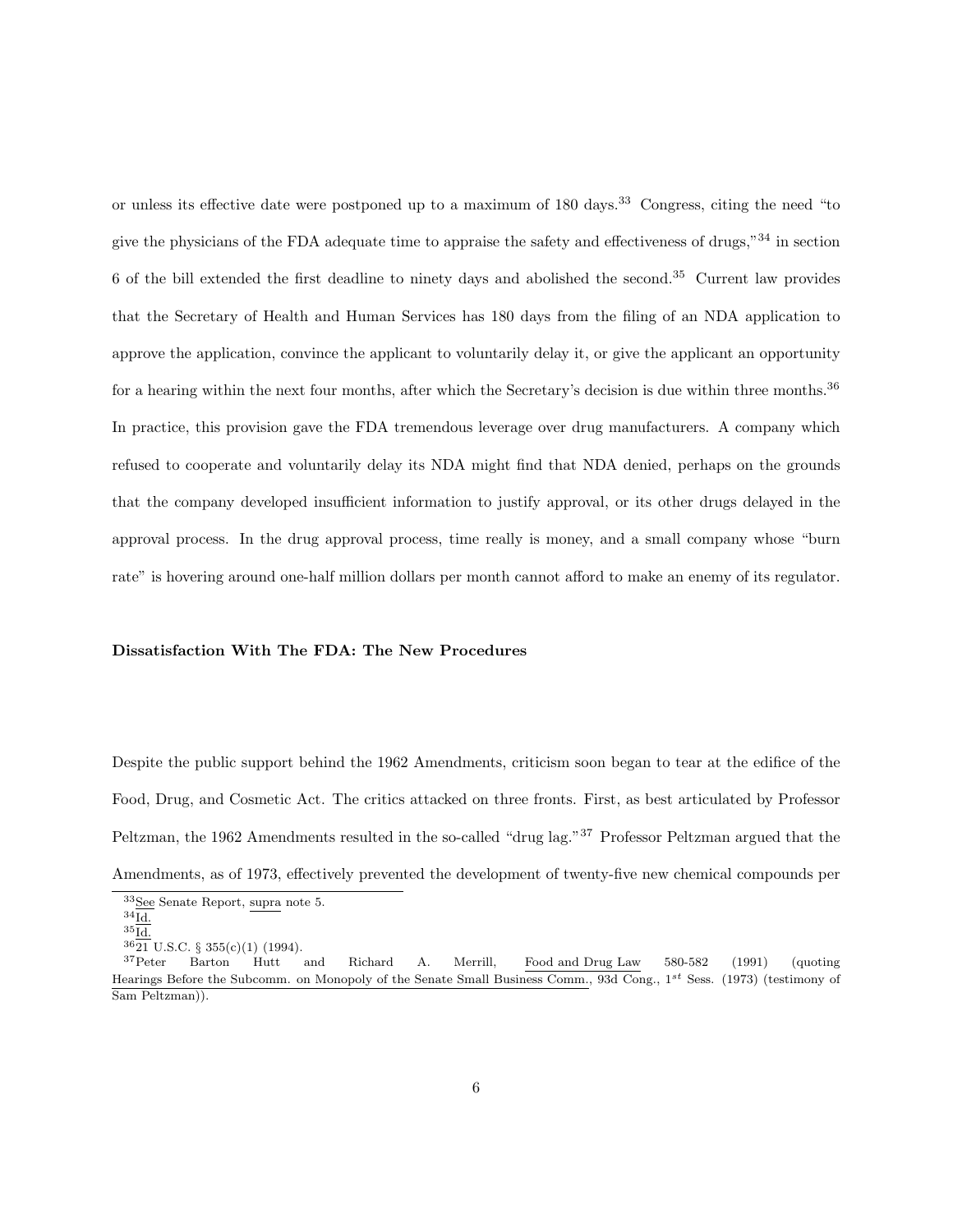year and resulted in a slowing pace of drug development generally.<sup>38</sup> Unsurprisingly, mandating that the FDA give proposed new drugs another layer of review slowed their approval. Second, the efficacy requirement of Kefauver's Amendments resulted in increased drug prices. Higher approval hurdles approximately doubled the research and development costs a company could expect to incur, and the Amendments acted as a barrier to market entry, weakening competition and allowing prices to rise in the drug industry.<sup>39</sup> Third, the sick objected that whether or not to use a drug is a personal choice, one that ought not be denied them so long as a drug was safe: "Each person needs to decide for themselves, in consultation with their physician... which risks they are willing to take."<sup>40</sup>

These criticisms did not fall on a deaf ear at Congress or at the FDA, and new, expedited and expanded procedures were employed to remedy the perceived problems. The FDA established a formal classification system for NDA and Investigational New Drug, or IND, applications which categorized proposals based primarily on their therapeutic potential.<sup>41</sup> The guidelines also took other factors into account, such as whether the proposal concerned an orphan drug (see below).<sup>42</sup> Then, in 1987, the FDA established a new category, Type AA, for potential AIDS therapies; type AA drugs receive the FDA's highest priority in the drug review process.<sup>43</sup>

In 1983, Congress passed the Orphan Drug  $\text{Act}^{44}$  to provide incentives for manufacturers to develop orphans - drugs for treating rare diseases.<sup>45</sup> The law permits manufacturers advantageous tax deductions and exclusive marketing rights for new orphan drugs.<sup>46</sup>

42Drug Review Priorities, FDA (visited Jan. 22, 1997) <http://www.fda.gov/fdac/special/newdrug/benrev.html>.

<sup>38</sup>Id.

 $^{39}\underline{\mathrm{Id.}}$ 

 $\frac{40}{20} \frac{1}{\text{Bee}} \text{Ruwart, } \frac{\text{supra}}{\text{Beneft}} \text{note} 17.$ Farley, Benefit Vs. Risk: How FDA Approves New Drugs, FDA (visited Jan. 22, 1997)

<sup>&</sup>lt;http://www.fda.gov/fdac/special/newdrug/benefits.html>.

<sup>43</sup>Expanded Access And Expedited Approval Of New Therapies Related To HIV/AIDS, FDA (visited Jan. 6, 1997) <http://www.fda.gov/oashi/aids/expanded.html> [hereinafter HIV/AIDS].

<sup>44</sup>Orphan Drug Act, 96 Stat. 2049 (1983).

<sup>45</sup>See Evolution, supra note 25.

 $^{46}$ Id.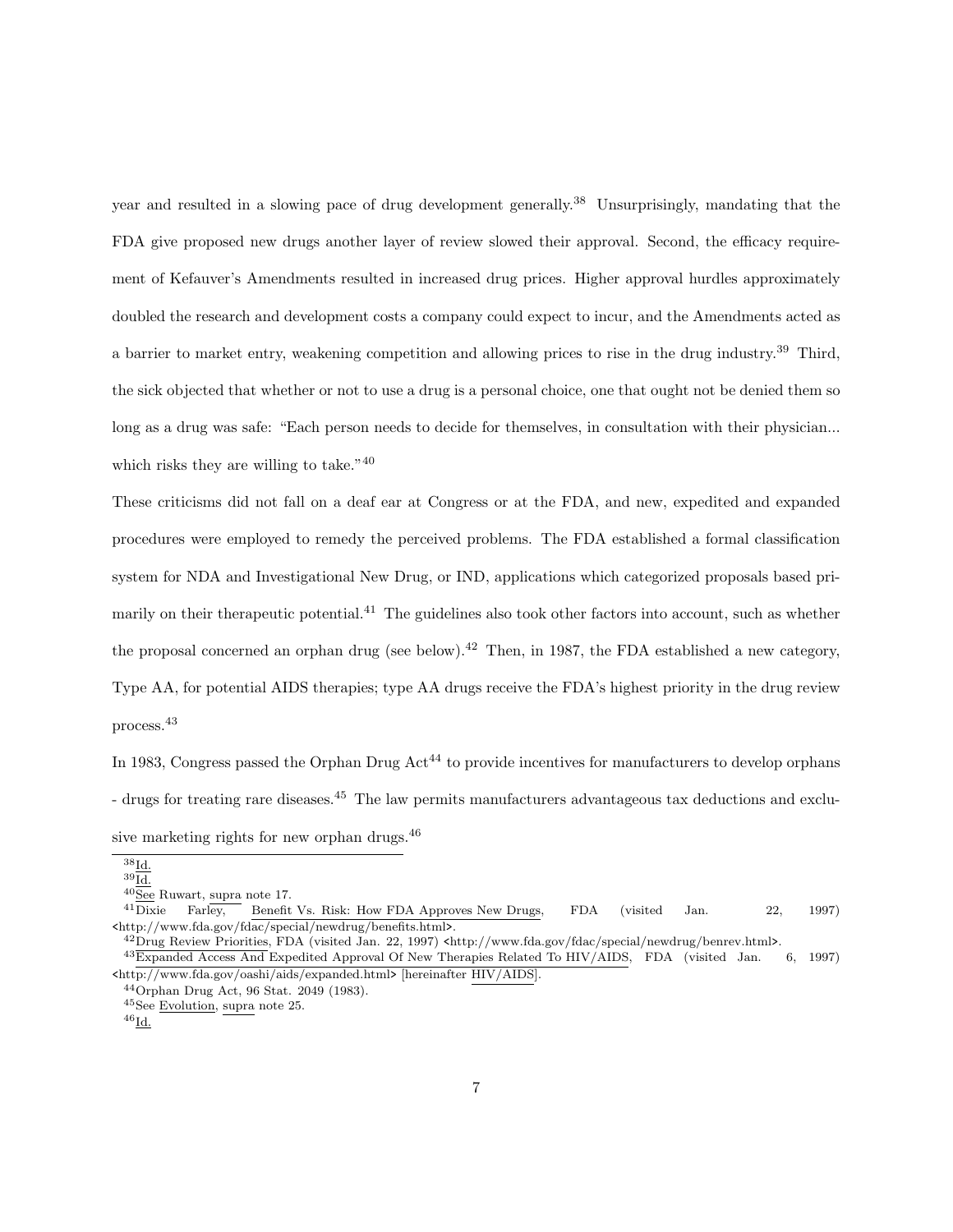The FDA has also set up programs under its "compassionate use" framework to allow access to unapproved drugs on a case-by-case basis for patients whose serious illnesses have not responded to other therapies.<sup>47</sup> The FDA will invoke the primary compassionate use mechanism, the Treatment IND, if the requested drug is reasonably safe, if there are adequate protections of the patient such as informed consent, and if the doctor administering the drug keeps records as to its effect on the patient.<sup>48</sup> The FDA significantly expanded and revised the Treatment IND program in 1987.<sup>49</sup> A related mechanism, the "parallel track" policy, gives patients who are unable to participate in clinical studies access to untested drugs.<sup>50</sup>

The FDA has also instituted expedited review and accelerated approval for new drugs. Expedited review, begun in 1988, allows the FDA to assist manufacturers in setting up trials and to waive the phase III study.<sup>51</sup> Under accelerated approval, begun in 1992, the FDA may allow promising drugs to reach the market before their complete effectiveness is demonstrated.<sup>52</sup>

#### The New Uses Of Thalidomide Under Expanded And Accelerated FDA Procedures

After thalidomide's fall from grace, few people imagined that it would ever be prescribed again. The surprising truth, however, is that thalidomide has been in nearly constant use since scientists discovered

<sup>&</sup>lt;sup>47</sup>Ken Flieger, FDA Finds New Ways To Speed Treatments To Patients, FDA (1995) (visited Jan. 22, 1997)  $\text{thtp: //fda.gov/fdac/special/news/speeding.html}$ ; John S. James, Thalidomide For Wasting Syndrome: Progress Toward Compromise, AIDS Treatment News (Nov. 3, 1995) (visited Jan. 7, 1997) <http://www.thebody.com/atn/234.html#Thalidomide>.

<sup>48</sup>Hearings Before the Senate Comm. on Labor and Human Resources, 104th Cong., 2d Sess. (Jul. 30, 1996) (testimony of Jerold Mande) [hereinafter Mande].

 $^{49}\underline{\rm See}$  Flieger, supra note 47.

 $^{50}\mathrm{Id}.$ 

 $51\overline{\underline{\text{See}}}$  Mande, supra note 48.

 $52\overline{\text{Id.}}$ ; see also Flieger, supra note 47.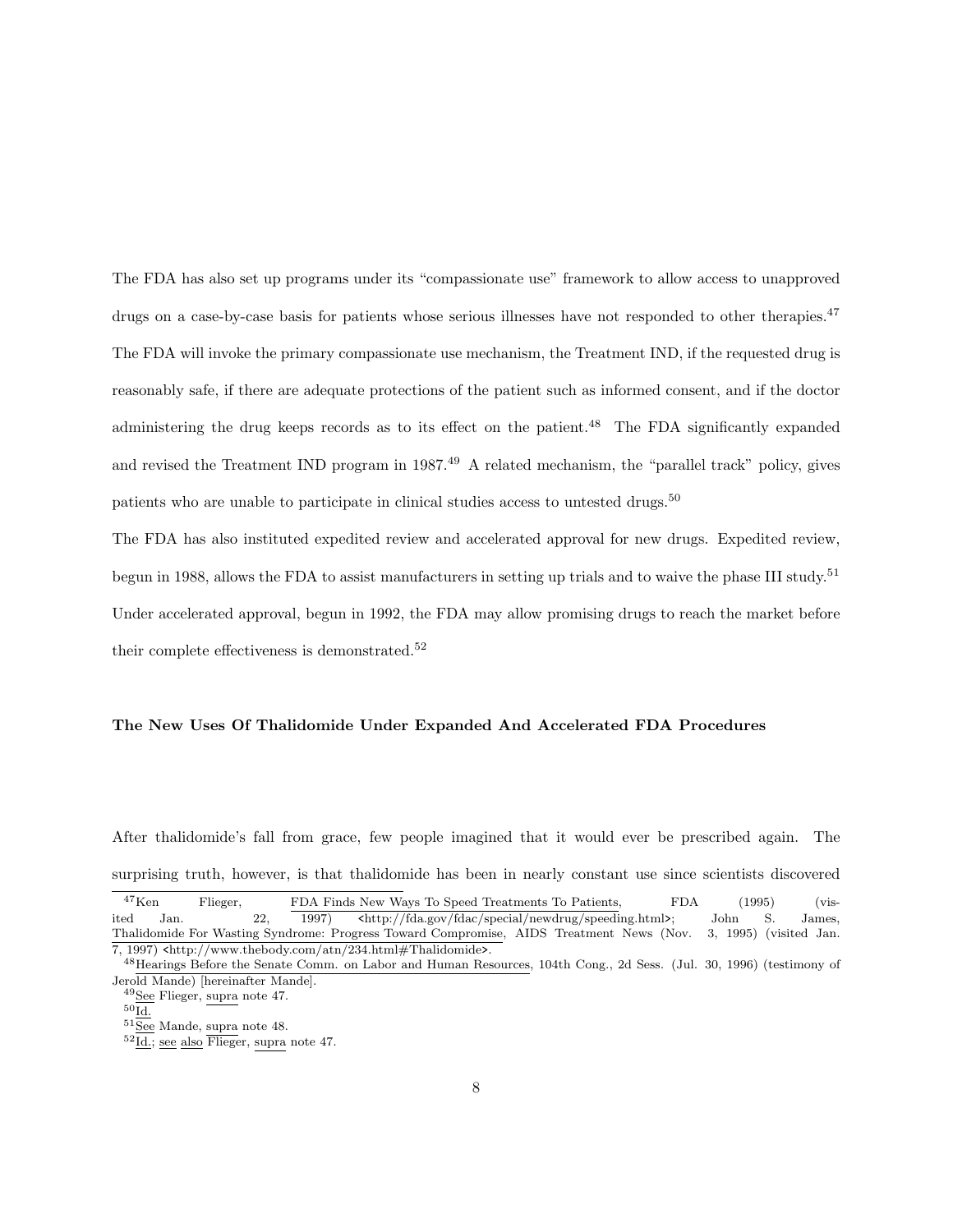its teratogenic effects over thirty years ago.<sup>53</sup> This began after an Israeli doctor, treating a patient with Hansen's disease, or leprosy, administered thalidomide in an attempt to sedate his patient.<sup>54</sup> The doctor found that not only did the medication calm the patient, it also helped to fight the disease.<sup>55</sup> Leprosy patients are the primary consumers of thalidomide today,<sup>56</sup> and the drug is available through the U.S. Public Health Service as part of a compassionate use protocol.<sup>57</sup> Celgene, one of the corporations investigating new uses for thalidomide, received Orphan Drug status for its use of thalidomide as a leprosy treatment in 1993<sup>58</sup> and is expected to submit an NDA for that indication in early 1997.<sup>59</sup>

Researchers, interested in thalidomide's unexplained success against leprosy, began to investigate the drug.<sup>60</sup> They knew that leprosy is the result of a bacterial infection and that some leprosy patients suffer from a skin condition known as erythema nodosum leprosum, or ENL, if the disease interferes with their immune system.<sup>61</sup> Studies indicated that thalidomide, a drug with no antimicrobial effects (i.e. thalidomide couldn't fight the leprosy bacteria itself) was very effective in treating ENL, so scientists reasoned that thalidomide acted directly on the immune system.<sup>62</sup> Further experiments showed that thalidomide reduced the immune system's production and release of a certain hormone-like protein — tumor necrosis factor, or TNF — which <sup>53</sup>Denny Smith, Thalidomide And HIV: Several Possible Uses (Apr. 21, 1995) (visited Jan. 6, 1997)

<sup>&</sup>lt;http://library.jri.org/library/news/atn/atn221g.html>. <sup>54</sup>Wendy Maritz, Thalidomide - Hope For HIV And TB Sufferers, Strategic Health Review (Nov. 28, 1996) (visited Jan. 6,

<sup>1997)</sup> <http://www.web-ads.co.za.html>.  $^{55}$ Id.

<sup>&</sup>lt;sup>56</sup>Carol Blaney, Second Thoughts About Thalidomide, Medical Sciences Bulletin (visited Jan. 6, 1997) <http://pharminfo.com/cgi-bin/print hit .../thalidomide.html>.

<sup>&</sup>lt;sup>57</sup>See Banned, supra note 10.

<sup>&</sup>lt;sup>58</sup>Thalidomide Now Approved By FDA For A Fourth Application, Doctor's Guide (Mar. 20, 1996) (visited Jan. 12, 1997) <http://www.plsgroup.com/dg/6cfe.htm> [hereinafter Fourth].

<sup>59</sup>FDA Application: Celgene Seeks O.K. To Use Thalidomide In Leprosy Cases, Chicago Tribune, Dec. 26, 1996, at 7 [hereinafter Application], available in WL chitrib database.

 $60$ See Blaney, supra note 56.

 $61\overline{\underline{\mathsf{See}}}$  Lowell, supra note 2.

 $62$ Id.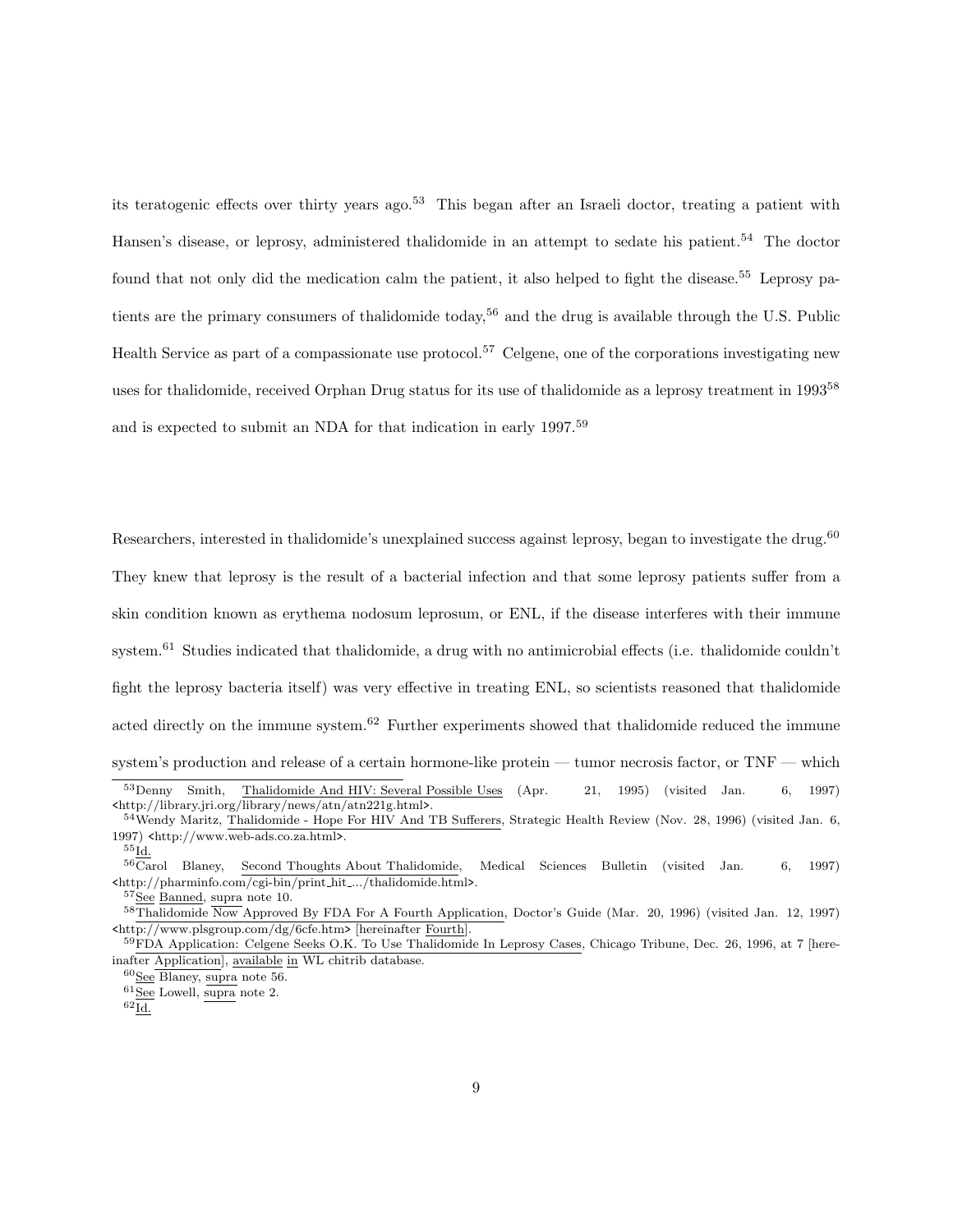acts as an intercellular messenger.<sup>63</sup> In normal concentrations TNF helps the body fight pathogens, but certain chronic conditions cause the body to overproduce it, leading to a number of unpleasant effects.<sup>64</sup> This was confirmed by one AIDS study in which researchers administered TNF itself to patients and found it significantly aggravated their symptoms.<sup>65</sup> Thalidomide's ability to inhibit the body's use of TNF, like other TNF inhibitors, thus generally doesn't attack the disease directly; instead it "attack[s] an underlying immune abnormality that occurs because of the disease... mak[ing] the disease easier to deal with in a more direct fashion."<sup>66</sup> In short, thalidomide prevents the immune system of a person suffering from a chronic illness like leprosy from actually harming the person.

Understanding the role of TNF in leprosy was not the most significant finding of the researchers whose work is described above. Leprosy is, after all, a rare,  $67$  though terrible, disease. Instead, the real insight was the role thalidomide might play against other chronic diseases in which the body's TNF overproduction causes serious and long-term harm: "Once the mechanism [of action] in leprosy was established, we looked at other diseases associated with high levels of TNF."<sup>68</sup> This second-stage research has involved a large number of afflictions. Diabetes research indicates that TNF may have an impact on a diabetic's insulin absorption and use, as well as on glucose uptake, and researchers at Andrulis,<sup>69</sup> another company researching new uses for thalidomide, have conducted a phase II trial of the drug.<sup>70</sup> Andrulis researchers are further investigating whether the devastating neurological damage associated with Alzheimer's disease can be mitigated

 $\overline{{}^{63}\underline{\text{Id}}}.$ 

<sup>&</sup>lt;sup>64</sup>Mark Bower, Thalidomide, Project Inform (last modified Jan. 20, 1996) <www.projinf.org/fs/thalido.html>.

 $^{65}\underline{\rm See}$  Lowell, supra note 2.

 $66\overline{\underline{\text{See}}}$  Blaney, supra note 56.

 $67$ Slightly over  $2,000$  new leprosy cases were reported in the United States between 1984 and 1993. See Application, supra note 59. <sup>68</sup>Katie Rodgers, Thalidomide's Effect On AIDS And TB Under Scrutiny, Drug Topics, Mar. 7, 1994, at 24, available in 1994 WL 2885995.

 $69$ Andrulis' web site is located at  $\frac{\text{th}}{\text{t}}/$ /www.andrulis.com>.

<sup>&</sup>lt;sup>70</sup>Katie Rodgers, Diabetes Care: New Research, New Hope, Drug Topics, Jun. 12, 1995, at 62, available in 1995 WL 8066442.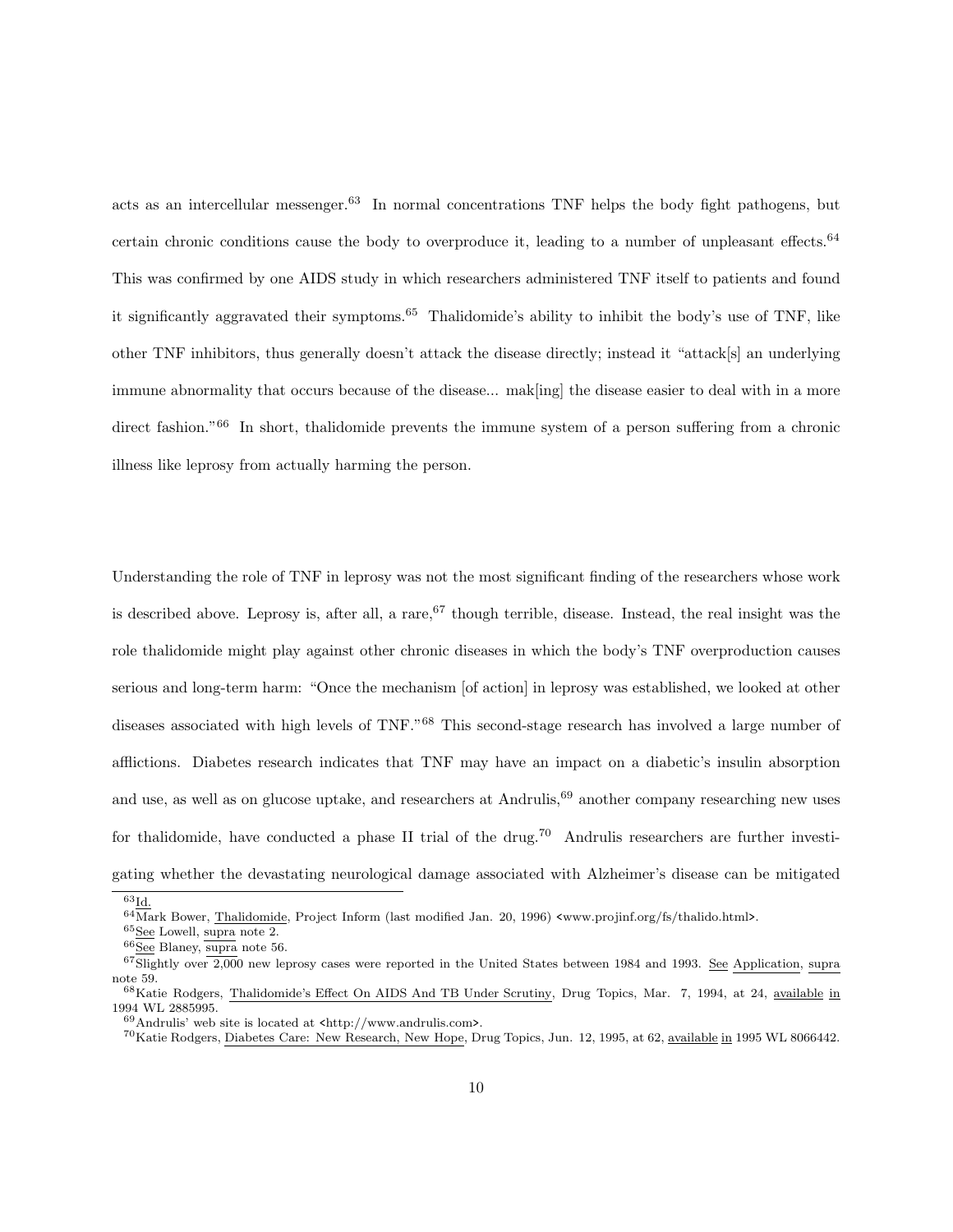by thalidomide.<sup>71</sup> The company holds a patent for the use of thalidomide in the treatment of Alzheimers and other neurological disorders.<sup>72</sup> Celgene<sup>73</sup> is also investigating thalidomide's potential as a brain cancer therapy.<sup>74</sup> Still other researchers are looking at uses for thalidomide in the treatment of bacterial meningitis, rheumatoid arthritis, multiple sclerosis, tuberculosis, and a variety of other diseases.<sup>75</sup>

At least judging by the amount of attention it has garnered, however, the most exciting area of thalidomide research involves HIV and AIDS. While ordinarily characterized as an "immune deficiency," a term which seems to indicate that the body's immune system is incapable of reacting to disease, HIV also causes an "autoaggressive" reaction, leading to the overproduction of TNF.<sup>76</sup> As with other diseases, too much TNF aggravates the symptoms of AIDS, which include: prurigo nodularis, itchy bumps on the skin;<sup>77</sup> diarrhea;<sup>78</sup> ulcers;<sup>79</sup> and cachexia, a severe weight loss condition also known as "wasting."<sup>80</sup> Thalidomide currently is being tested as a therapy to all of those symptoms.

Most importantly, unlike thalidomide research for other diseases, AIDS-related research has also uncovered

evidence that thalidomide may actually help retard the development of the disease itself. Experiments have

 $^{75}$  See, e.g., Rodgers, supra note 68;  $\underline{\text{MS}},$  supra note 71.

<sup>&</sup>lt;sup>71</sup>Thalidomide Studied For Multiple Sclerosis, Drug News & Perspectives, Nov. 28, 1995 [hereinafter MS], available in WL drugnews database.

<sup>72</sup>Andrulis Announces Collaboration, Patent Using Thalidomide For Alzheimer's, Drug News & Perspectives, Sep. 5, 1995, available in WL drugnews database.

 $73$ Celgene's web site is located at  $\text{thttp:}/\text{/www.chem.com/}$ celgene $\text{/s}.$ 

<sup>74</sup>Thalidomide, EntreMed Clinical Data, R&D Focus Drug News, Dec. 9, 1996, available in 1996 WL 13640914.

 $76$ See Smith, supra note 53.

<sup>77</sup>Prurigo Nodularis: Thalidomide (last modified Jan. 26, 1996) <http://galen.library.ucsf.edu/aidstrials/trials/trial10124.html>. <sup>78</sup>Edward King, <u>Thalidomide And AIDS</u> (visited Jan. 6, 1997) <http://www.dircon.co.uk/nam/atu/31part1.html>;<br>halidomide Now Available To Treat AIDS Weight Loss, Medical Tribune (Jun. 6, 1996) (visited Jan. 6, 1997) Thalidomide Now Available To Treat AIDS Weight Loss, Medical Tribune (Jun. 6, 1996) (visited Jan. 6, 1997) <http://www.medscape.com/News/jobson/MedTrib/obgyn/1996/v03.n11/Thalidomide.html?>.

<sup>79</sup>See King, supra note 78; Lowell, supra note 2. Andrulis plans to file an NDA for this indication in early 1997. See Associations, supra note 15.

<sup>80</sup>See Lowell, supra note 2; Thalidomide Submitted for NDAs For Use In Leprosy And AIDS Cachexia, Doctor's Guide (Nov. 11, 1996) (visited Jan. 12, 1997) <http://www.pslgroup.com/dg/daa6.htm>.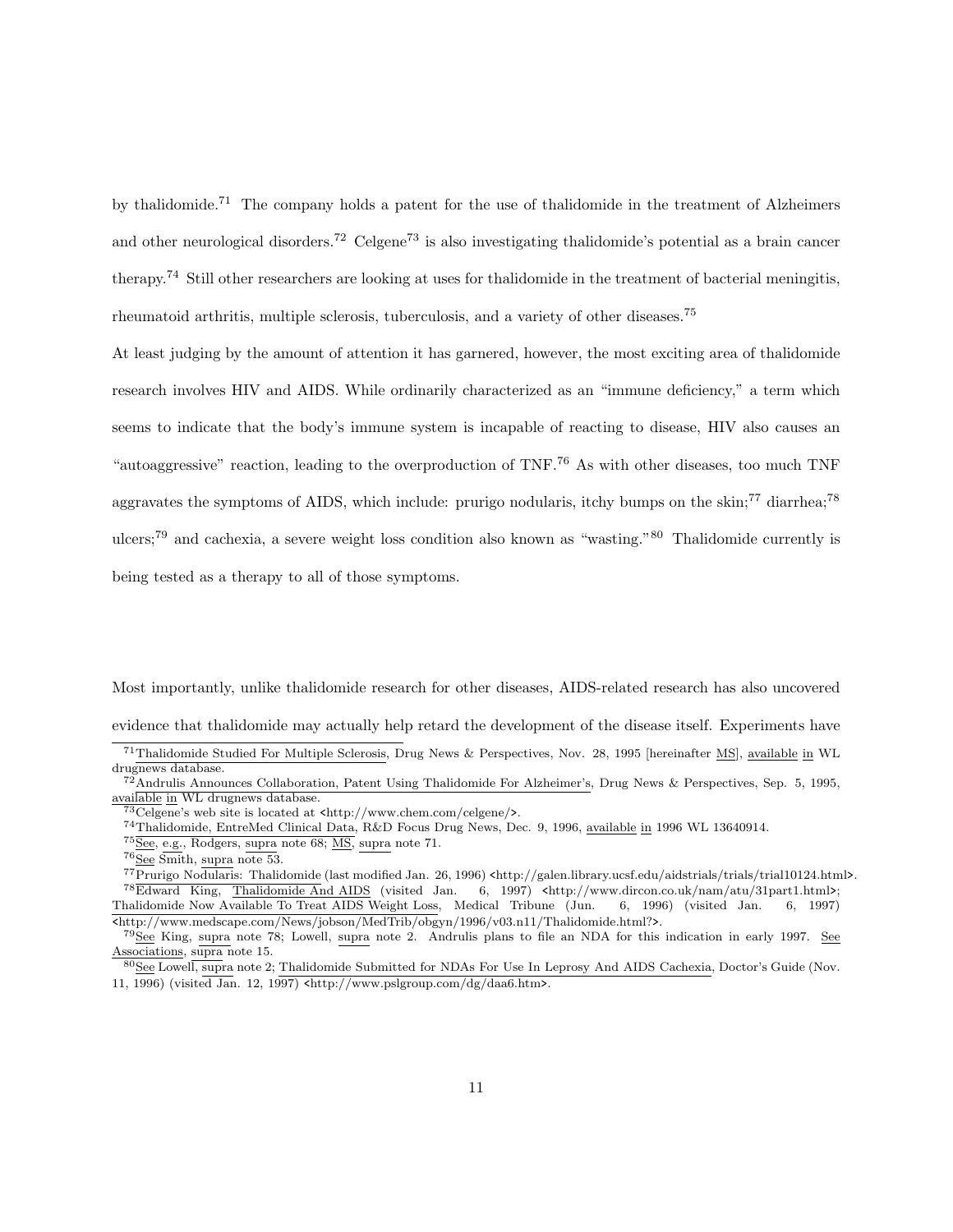shown that TNF can both activate latent HIV viruses<sup>81</sup> and enhance HIV replication.<sup>82</sup> It is thus possible that a TNF inhibitor such as thalidomide may actually reduce a patient's "viral burden."<sup>83</sup>

Perhaps unsurprisingly, given the constant pressure applied by AIDS activists to the FDA,<sup>84</sup> AIDS-related indications of thalidomide have been the beneficiary of the full range of expedited and expanded FDA procedures. Celgene has received Orphan Drug status for thalidomide's use against both cachexia and mouth ulcers,<sup>85</sup> and Andrulis won an Orphan Drug designation for thalidomide's use against a different type of mouth sore.<sup>86</sup> Treatment INDs and parallel tracking are available to sufferers of both ulcers and cachexia.<sup>87</sup> The FDA also has invoked its expedited review by assisting the corporations in designing and implementing clinical trials,<sup>88</sup> and by allowing phases II and III of the required studies to be combined.<sup>89</sup> The devotion of the FDA's time and resources seems to have paid off: Celgene plans to apply for an NDA for thalidomide's use against cachexia early this year.<sup>90</sup>

In the rush to test thalidomide as a treatment for all of those diseases and symptoms, the drug's most obvious lesson — the potential for devastating birth defects — has not been forgotten.<sup>91</sup> An FDA advisory committee held two days of hearings on this subject in November,  $1996<sup>92</sup>$  where experts advised that the

 $^{88}\underline{\text{Id.}}$ 

 ${}^{81}\underline{\rm See}$  Lowell, supra note 2.

 $82\overline{\text{See}}$  Smith, supra note 53.

 $83$ See Lowell, supra note 2.

<sup>84</sup>See Activism, supra note 16.

 $85\overline{See}$  Fourth, supra note 58.

<sup>86</sup>Treatment: Thalidomide Approved As Treatment For AIDS-Associated Ulcers, AIDS Weekly, Jun. 12, 1995 [hereinafter Ulcers], available in 1995 WL 2242284.

 $\overline{87}_{\text{Ivy}}$  Fleischer Kupec, Thalidomide Update, FDA (Feb. 26, 1996) (visited Jan. 6, 1997) <http://fda.gov//bbs/topics/ANSWERS/ANS00714.html>.

<sup>&</sup>lt;sup>89</sup>See Ulcers, supra note 86; Cachexia (Treatment): Pivotal Trial Completed For Thalidomide In AIDS Patients, AIDS Weekly Plus, Oct. 21, 1996, available in 1996 WL 11522467; Rodgers, supra note 68.

<sup>90</sup>Celgene To Ask FDA Approval For Thalidomide In AIDS Use, Nando (Jul. 9, 1996) (visited Jan. 7, 1997)  $\frac{\text{tht}}{\text{pt}}$ //www.nando.net/newsroom/ntn/health/070996/health7\_9222.html>.

 $91$ At least not in this country; Brazil, however, already has another thalidomide generation. See Associations, supra note 15.  $92$ Thalidomide Hearings, Drug Topics, Oct. 21, 1996, at 22, available in 1996 WL 11132593.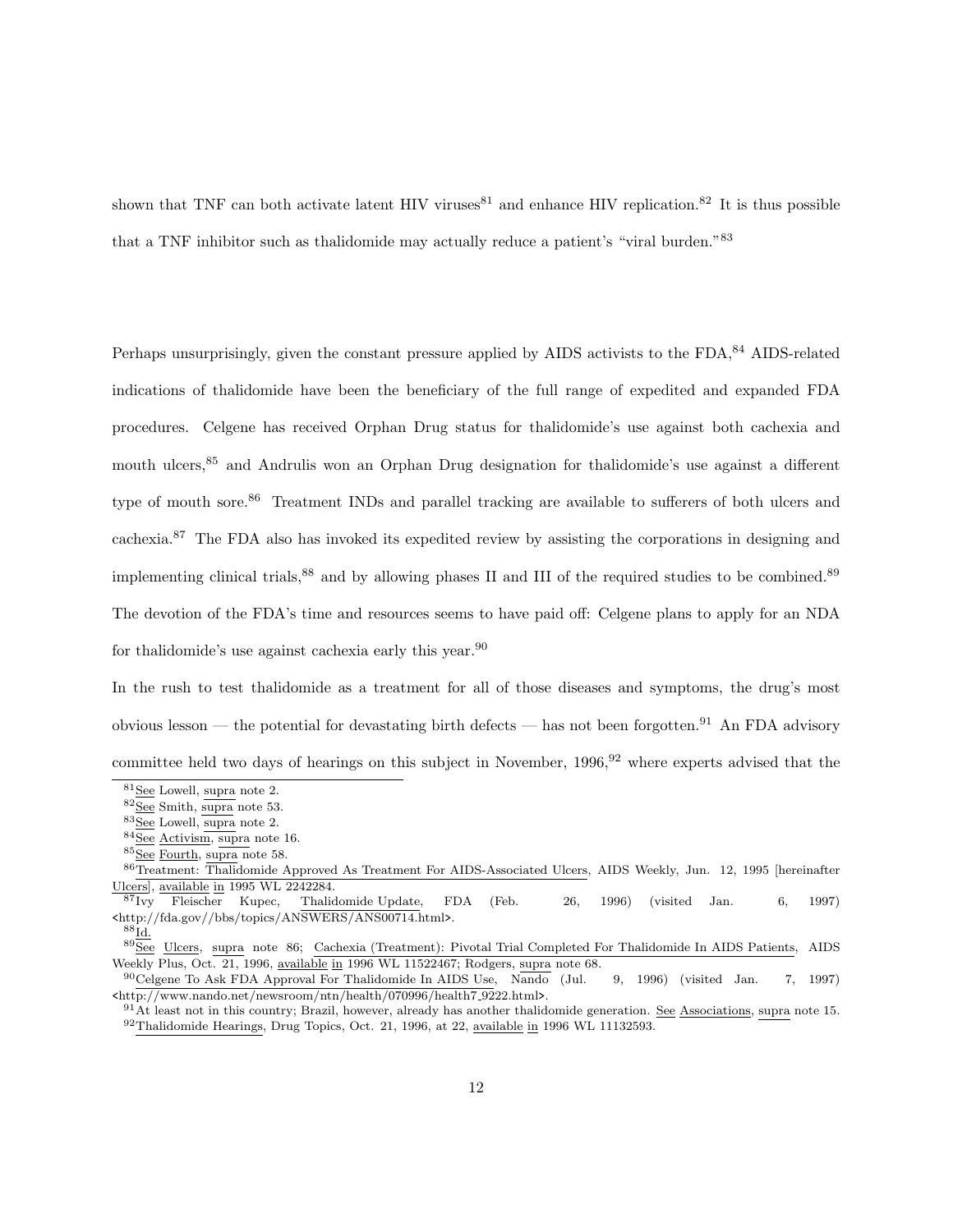FDA consider mandating two forms of birth controls for every pre-menopausal non-sterile woman involved in any thalidomide study.<sup>93</sup> Some researchers, taking no chances, have completely barred pregnant or nursing women from participating in their studies.<sup>94</sup> This has not set well with some AIDS interest groups, who argue that "[p]eople facing serious health concerns deserve to make their own informed treatment decisions."<sup>95</sup> Given the horror of the previous generation of thalidomide babies, however, they are unlikely to prevail.

## Current Events

The interrelationship between thalidomide and the evolution of the FDA did not stop at the FDA's recent procedural innovations. Arguments still swirl around the controversial drug and the FDA's handling of it and similar drugs. But the attacks of the FDA's critics are not new; in fact, they are the same criticisms which led the FDA to implement its new procedures only a few years ago.

The alleged "drug lag" is again at the heart of the debate. Citing the now-familiar proposition that "[p]atients can be harmed by delay in approving safe and effective new medicines just as they can by the approval of unsafe new medicines,"<sup>96</sup> reformers have accused the FDA of adhering to its thalidomide-centered approach to drug approval.<sup>97</sup> One particularly harsh critic even maintains that the FDA's glacial review of beta-blockers resulted in the death of hundreds of thousands by cardiac arrhythmia.<sup>98</sup> Critics also attack the drug review process as being too costly, averaging nearly \$350M per drug.<sup>99</sup> Finally, critics argue that a chronically and

<sup>93</sup>See Associations, supra note 15.

 $94\overline{\underline{\mathsf{See}}}$  Prurigo Nodularis: Thalidomide, supra note 77.

<sup>95</sup>See Smith, supra note 53.

 $96\overline{See}$  Work Better, supra note 18.

 $97141$  Cong. Rec.  $\overline{E1273}$ -02 (1996) (quoting James P. Driscoll, The FDA Can Work Better, The Los Angeles Times, Jun. 15, 1996), available in 1996 WL 438360.

 ${}^{3}$ See Harris, supra note 14.

 $99$ The Access to Medical Treatment Act: Hearings on S. 1035 Before the Senate Comm. on Labor and Human Resources,

 $104$ <sup>th</sup> Cong. (1996) (opening statement of Senator Kassebaum, Committee Chair) [hereinafter Kassebaum], <u>available in</u> 1996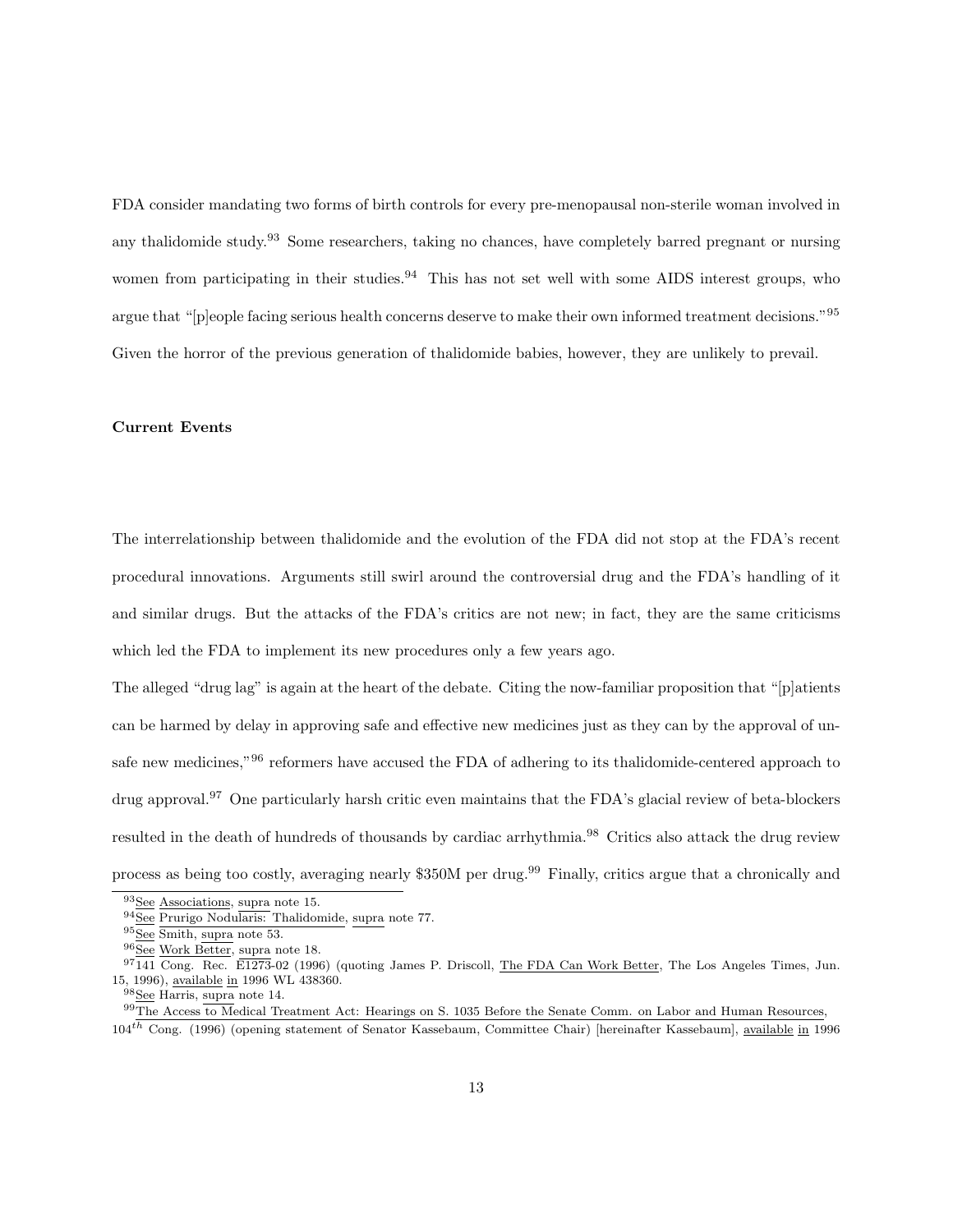terminally ill person's decision to take a drug should rest between that person and their doctor alone.<sup>100</sup> They reason that efficacy is irrelevant for a new drug with the potential of treating patients with diseases like AIDS, since with the drug sufferers might get better, but without the drug they will surely die; so why not let them make their own treatment decisions?

The FDA takes strong issue with these accusations. Dr. Kessler put it bluntly: "The FDA is a world-wide leader when it comes to reviewing and approving new drugs rapidly and efficiently," so "[i]t is time to put to rest the incorrect perception that American patients generally suffer from a so-called drug lag."<sup>101</sup> The FDA published a report in 1995, entitled "Timely Access to New Drugs in the 1990s: An International Comparison," which demonstrates that, on average, the FDA approves drugs at least as fast as, if not faster than, its counterparts in other countries.<sup>102</sup> The FDA also points out that AIDS-related pharmaceuticals are approved particularly quickly: of the eight antiretrovirals approved as of June 1996, the longest took six months.<sup>103</sup> Finally, the FDA notes that 1996 was its best year on record for drug approvals, as one hundred and thirty-one new drugs were approved, a sixty percent increase over 1995.<sup>104</sup> Dr. Kessler, speaking to the Food and Drug Law Institute, noted that the FDA approved forty-six New Molecular Entities (NMEs<sup>105</sup>) in fiscal year 1996, an approximate one-hundred percent increase over recent years.<sup>106</sup> As for why it should

WL 10830240.

 $100141$  Cong. Rec. E1424-01 (1995) (statement of Rep. Peter A. Defazio), available in 1996 WL 411624. This sentiment also underlies the dispute in Quill v. Vacco, one of the most important cases heard by the Supreme Court in 1997. See Interview: Dr. Timothy Quill Discusses Doctor-Assisted Suicide, CBS This Morning, Jan. 8, 1997, available in 1997 WL 5621064.

<sup>101</sup>Kessler Denies FDA's Time Lag In Reviewing And Approving New Drugs, Pharmaceutical Business News, Dec. 20, 1995, available in 1995 WL 9599578.

 $102$ See HIV/AIDS, supra note 43.

 $^{103}$ Id.

<sup>104</sup>Donald C. McLearn, FDA Approvals In 1996 Set New Records, FDA (Jan. 14, 1997) (visited Jan. 22, 1997) <http://www.fda.gov/bbs/topics/ANSWERS/ANS00781.html>.

<sup>105&</sup>lt;sub>NMEs</sub> are "products containing an active substance that had never before been approved for marketing in any form in the United States." Id. FDA considers them a particularly good symbol of its efficiency in getting new drugs to patients. David Kessler, Remarks to the Food and Drug Law Institute (1996), available in <http://www.fda.gov/opacom/kessler.html.  $^{106}\mathrm{Id}.$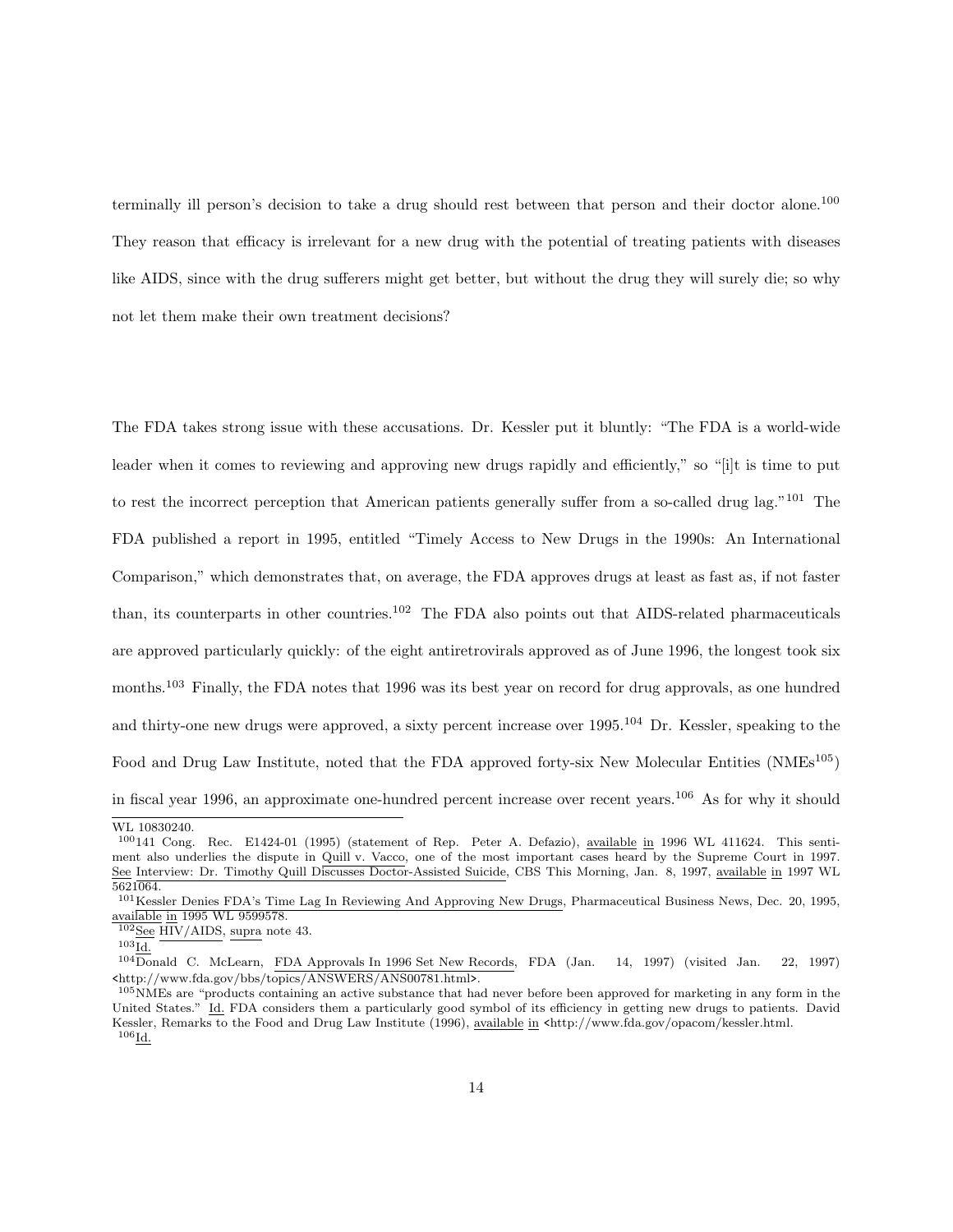still review drugs for effectiveness even when patients suffer from fatal diseases, the FDA responds that the critically ill need to be protected from health care quacks and from substituting ineffective treatments for effective ones.<sup>107</sup>

The current debate over the drug approval process is complicated somewhat by the presence of the so-called "buyer's clubs," organizations of activists who break the law to make unapproved drugs available to the afflicted, often those with AIDS.<sup>108</sup> These groups, who feel it is "patronizing" for the FDA to tell AIDSsufferers that they "can't take control of their own therapy,"<sup>109</sup> have set up their own compassionate use programs, participation in which generally requires a doctor's prescription and a patient's informed consent.<sup>110</sup> The FDA repeatedly warned the clubs to stop supplying thalidomide,<sup>111</sup> but the clubs refused until a meeting between them, the FDA, and Celgene, in which they agreed to stop supplying the drug when the FDA made it widely available.<sup>112</sup>

Whatever advances the FDA's expedited and expanded procedures represent, AIDS patients have continued to demand access to thalidomide.<sup>113</sup> Responding to such pressure, Congress has jumped into the fray with two pieces of proposed legislation: The Access to Medical Treatment Act [hereinafter the Access Act] and the Food and Drug Administration Performance and Accountability Act of 1995 [hereinafter the Performance Act].

 $107$ See Mande, supra note 48.

<sup>108</sup>AIDS Patients Use Illicit Buyer's Clubs To Get Test Drugs, The Atlanta Journal and Constitution, Nov. 4, 1991 [hereinafter Illicit Clubs], available in 1991 WL 7833153. A list of AIDS buyers clubs is available at <http://immunet.org/atn/ZQX23808.html>.

 $109$ See Illicit Clubs, supra note 108.

<sup>110</sup>FDA And Underground Thalidomide, GMHC Treatment Issues (visited Jan. 6, 1997) <http://www.gmhc.org/aidslib/ti/ti95/ti95ba.html>.

 $^{111}\underline{\rm See}$  Lowell, supra note 2.

 $112$  See James, supra note 47.

 $113$ See Associations, supra note 15.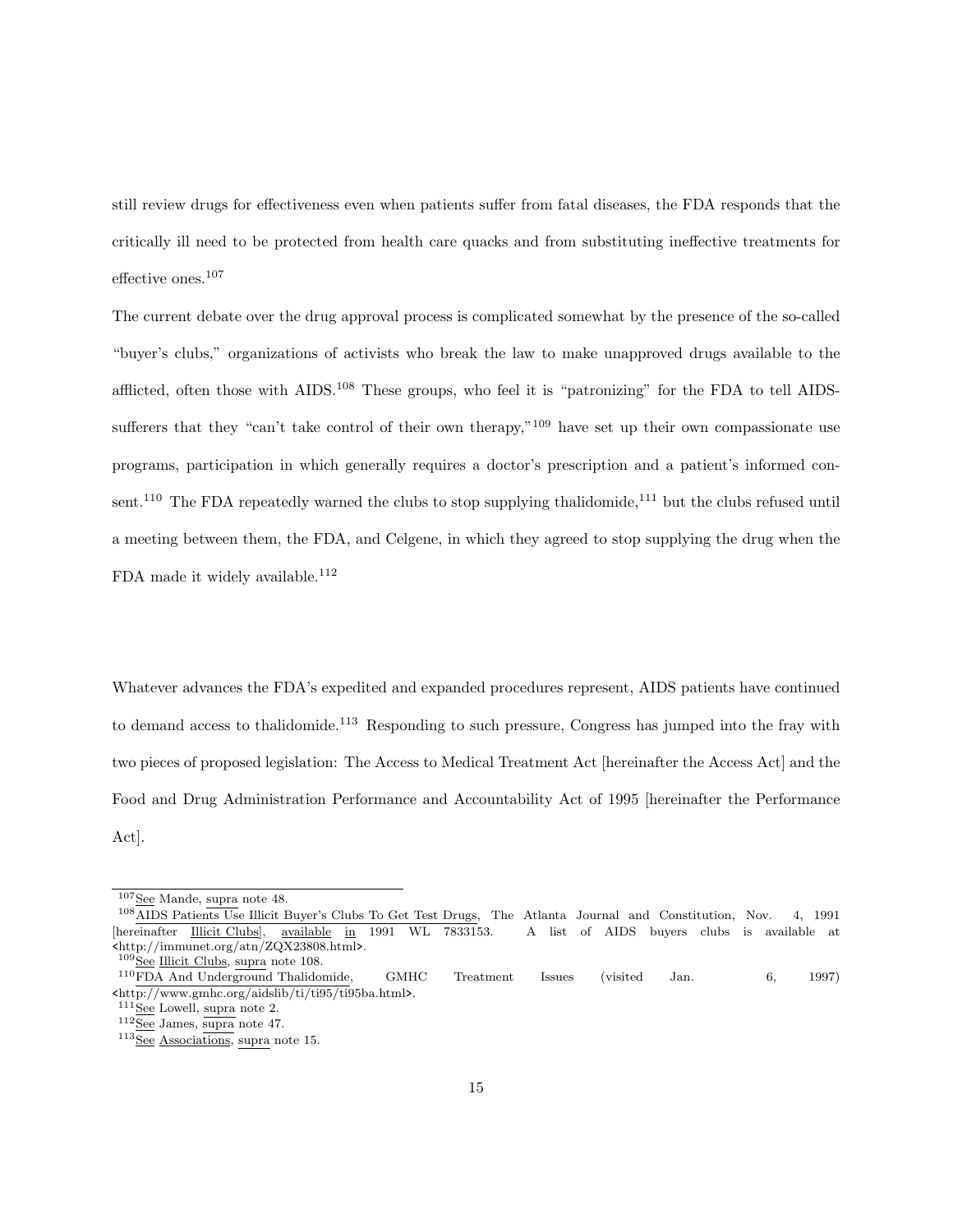The Access Act,<sup>114</sup> sponsored by Senate Minority Leader Tom Daschle and cosponsored by at least sixteen other senators,<sup>115</sup> would allow patients access to an unapproved drug if there is no evidence that it is unsafe, if the manufacturer is licensed, and if informed consent is obtained.<sup>116</sup> Essentially, the Access Act amounts to a repeal of the efficacy provisions of the 1962 Amendments, at least so far as certain drugs and patients are concerned. Senator Daschle, testifying before the Senate Labor & Human Resources Committee, said that "People should have the right to choose from among a full range of medical treatment options — particularly people who suffer from chronic and potentially fatal conditions that do not respond to conventional treatments."<sup>117</sup> Jerold Mande, Commissioner Kessler's Executive Assistant, delivered the FDA's response to the Committee.<sup>118</sup> Mande pointed to the FDA's recent treatment of thalidomide as evidence of the FDA's "flexibility and open mindedness" and explained the various ways in which the FDA is able to speed approval and access to promising new drugs.<sup>119</sup> Mande also repeated the FDA's position on unapproved alternative therapies: allowing access to unapproved drugs exposes vulnerable patients to unscrupulous snake-oil salesmen and may encourage such patients to substitute ineffective therapies for efficacious ones.<sup>120</sup> Senator Kassebaum, the Committee Chair, stated the dilemma succinctly: "The fundamental question before us today is how to achieve [the] balance between freedom of choice, on the one hand, and a reasonable assurance of safety and effectiveness, on the other."<sup>121</sup>

<sup>&</sup>lt;sup>114</sup>S. 1035, 104<sup>th</sup> Cong. (1995), available in WL cong-billtxt database; H.R. 2019, 104<sup>th</sup> Cong. (1995), available in WL cong-billtxt database.

 $115$  $Access to Medical Treatment Act, Natural Health Village (visited Jan. 12, 1997)$ </u> <http://199.170.0.141/townhall/federal/access2med.html>.

<sup>116</sup>Bill to Increase Alternative Medicine Access Has Many Supporters and Many in Doubt, Health Legislation & Regulation, Jul. 31, 1996, available in 1996 WL 11279285.

 $117$ Medical Treatment: Hearings on S. 1035 Before the Senate Comm. on Labor and Human Resources,  $104^{th}$  Cong. (1996) (statement of Senator Daschle), available in 1996 WL 10830241.

<sup>118</sup>See Mande, supra note 48.  $^{119}\mathrm{Id}.$ 

 $120\overline{\underline{\mathrm{Id.}}}$ 

 $^{121}\overline{\text{See}}$ Kassebaum, supra note 99.